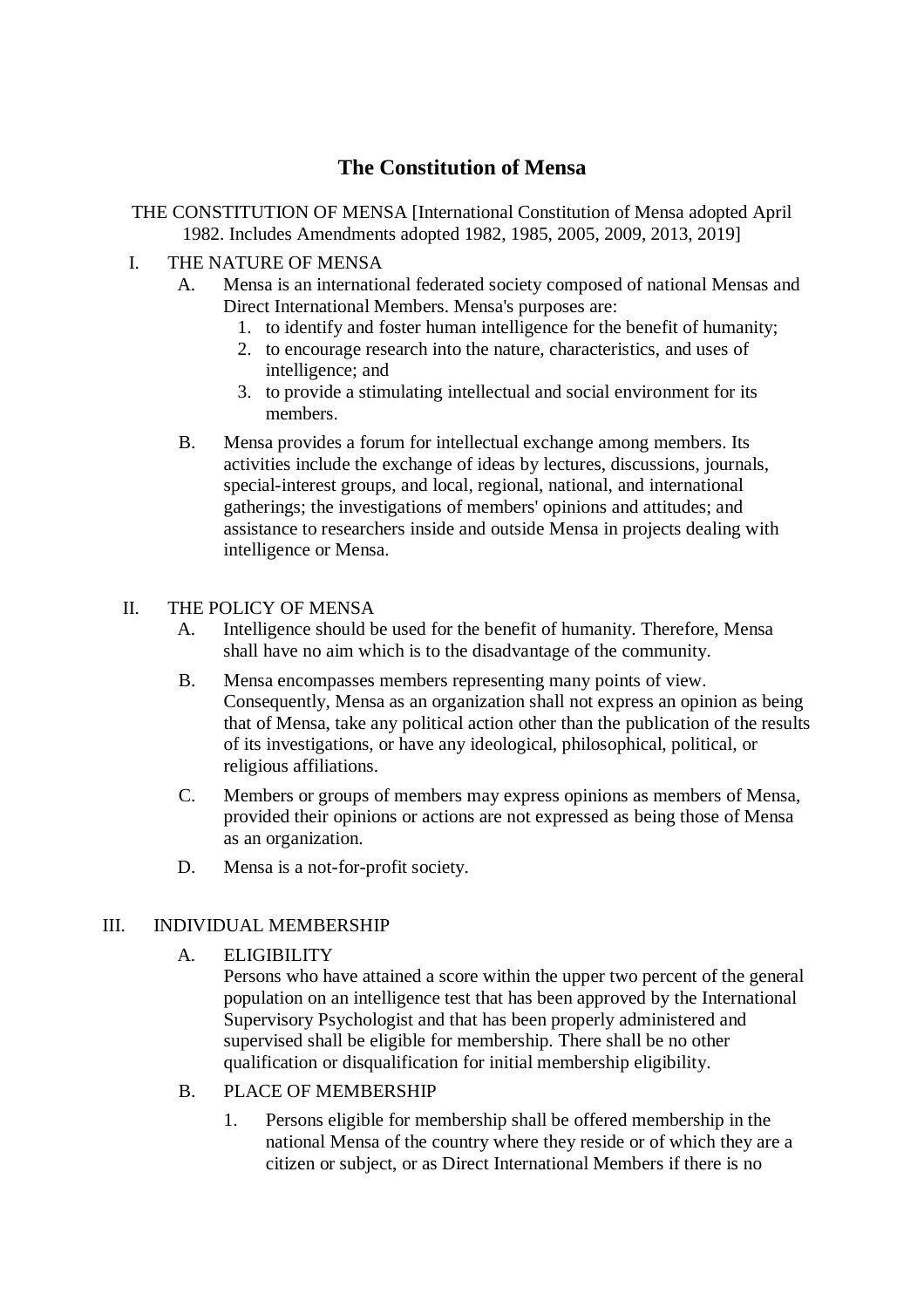national Mensa where they reside. Members must provide proof of residency or citizenship upon request by Mensa or a national Mensa.

- 2. Upon request to and approval by the International Board of Directors, members and persons eligible for membership who do not wish membership assigned by residence or citizenship may be offered membership of another national Mensa or as Direct International Members.
- 3. No member shall at the same time be a Direct International Member and a member of a Full or Provisional National Mensa, nor shall any member at the same time hold membership in more than one Full or Provisional National Mensa except as provided herein.
- 4. A Full National Mensa may choose to have a class of membership known as Guest Membership. Guest Members are members of other Full National Mensas or Direct International Members. Guest Members are entitled to all rights and privileges of full national membership except voting and counting toward representation on the Board. Full National Mensas may charge different level of dues for Guest Members than for their own members.

#### C. CONDITIONS OF MEMBERSHIP

- 1. As conditions of membership, members must:
	- a. abide by the Constitution of Mensa to the extent permitted by law;
	- b. abide by the resolutions of Mensa to the extent permitted by law;
	- c. abide by the national constitution and the resolutions of any national Mensa of which they are members, to the extent permitted by law;
	- d. pay the dues as set or modified from time to time by their national Mensa Committee, or by the International Board of Directors if they are Direct International Members; and
	- e. permit their names and addresses to be published in Mensa listings of national or Direct International Members, as authorized by a national Mensa Committee or the Board.
- 2. A member's failure to pay dues as provided in 1.d. shall, without further notice, constitute resignation of membership. Failure to comply with 1a, 1b, 1c or 1e may be considered an act inimical to Mensa.

#### D. DISPUTES WITHIN MENSA

Members having a dispute with Mensa, with any national Mensa or subdivision thereof, or with another member arising out of Mensa-related activities shall exhaust all avenues of settlement and redress within their national Mensa and the International Organization Mensa before taking the dispute to external authorities. Failure to do so may be considered an act inimical to Mensa.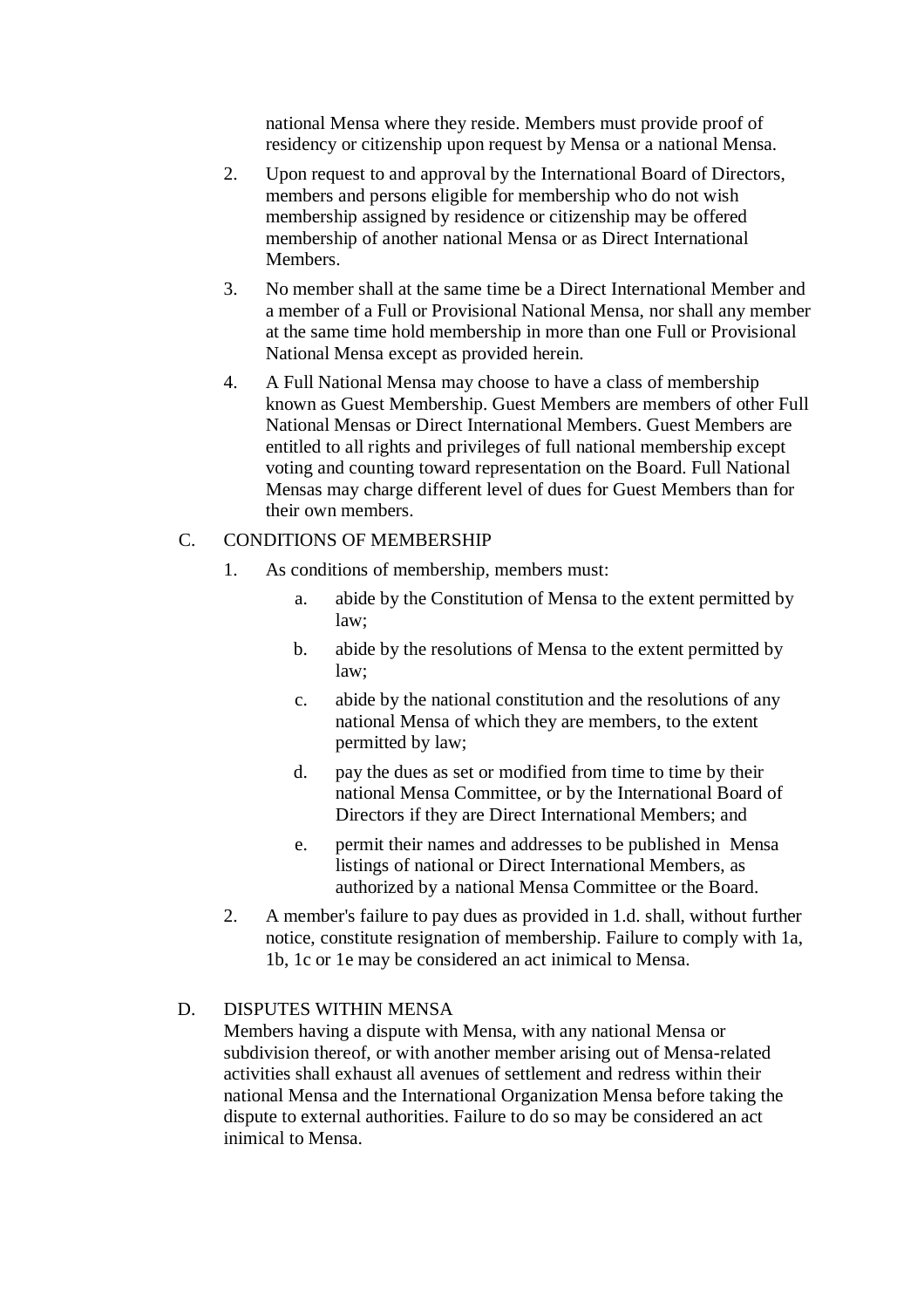# E. DISCIPLINARY ACTION

- 1. Sanctions may be imposed by a national Mensa on any of its members who commits an act inimical to Mensa, provided that a fair and impartial hearing has been made available. Such sanctions may include censure, suspension or removal from office for a specified time, suspension of membership for a specified time, or expulsion from membership.
- 2. In the event that a national Mensa expels a member and the International Board of Directors receives substantial evidence that the member was denied a fair hearing prior to the expulsion, the Board may offer that member direct international membership.
- 3. Sanctions may be imposed by the International Board of Directors on any Direct International Member who commits an act inimical to Mensa, provided that a fair and impartial hearing has been made available.

# F. MEMBER IN GOOD STANDING

A "member in good standing" shall be a person who has accepted an offer of membership, has paid all dues owed, and is not currently subject to any sanction imposed by a national Mensa or by the International Board of Directors.

# IV. INTERNATIONAL BOARD OF DIRECTORS

# A. COMPOSITION OF THE BOARD

There shall be an International Board of Directors (the "Board") composed of the National Representatives of certain national Mensas, as provided in Article V, and the International Elected Officers.

# B. FUNCTION AND DUTIES

- 1. The Board shall be responsible for the management and development of Mensa in those areas of the world where there is no recognized national Mensa.
- 2. The Board shall formulate general Mensa policy; rule on matters on which this Constitution is silent; provide assistance to national Mensas if requested to do so, or if the Board deems it necessary; establish criteria for the recognition of national Mensas; prepare international publications and handbooks; authorize international Mensa gatherings; conduct and encourage research in accordance with Mensa's aims; maintain international offices and records, and manage Mensa's other international affairs.
- 3. The members of the Board are accountable to the membership for the conduct of Mensa's international affairs. The officers shall issue, at least annually, a report to the membership on the conduct of their respective offices.
- 4. The Board shall meet at least once a year and shall adopt its own standing orders.
- C. INTERNATIONAL ELECTED OFFICERS
	- 1. The International Elected Officers shall be the International Chairman, the International Director-Administration, the International Director-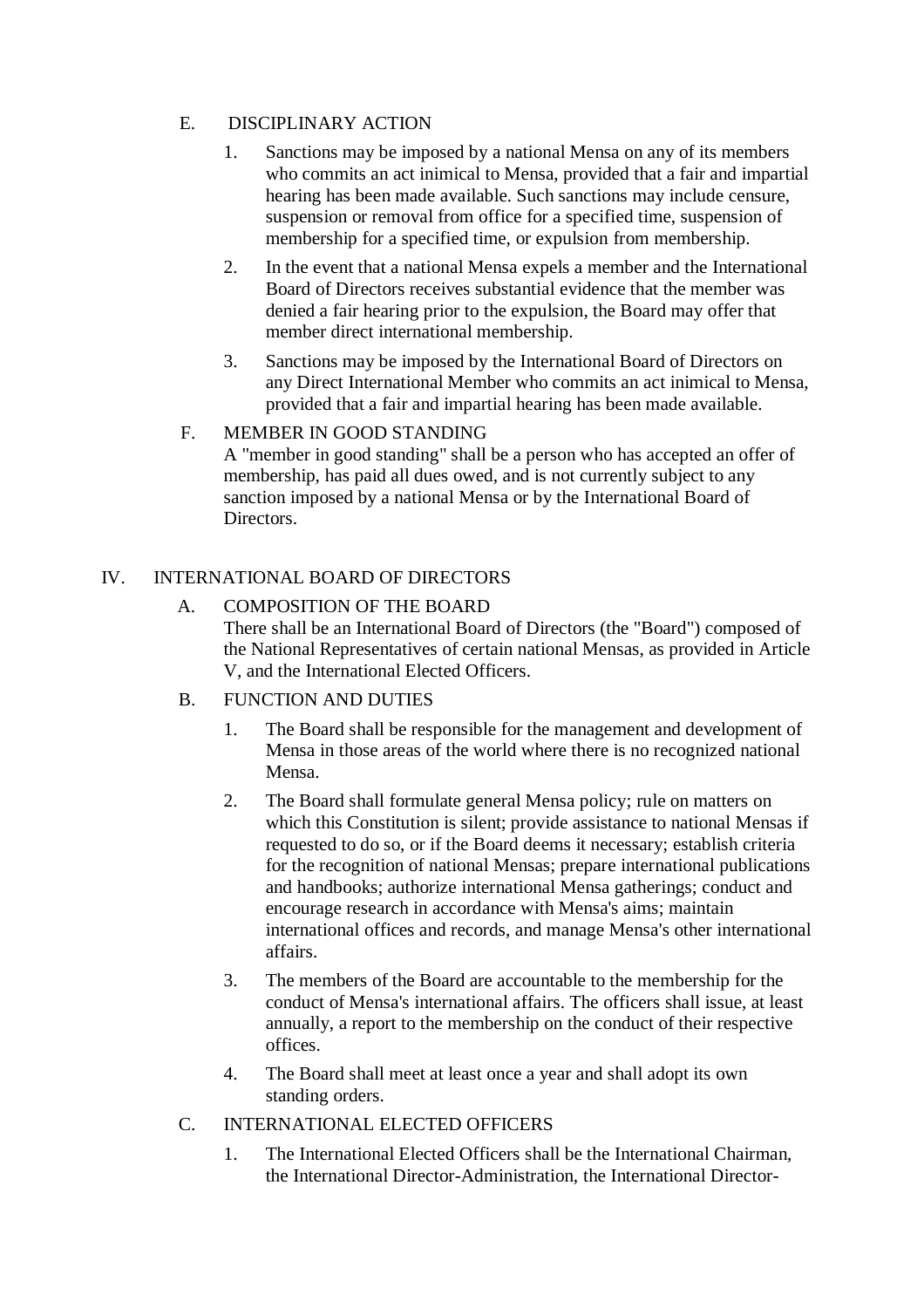Development, the International Director-Smaller National Mensas, and the International Treasurer. Any member in good standing shall be eligible to serve as an International Elected Officer provided that the International Director-Smaller National Mensas meets the additional eligibility requirements in Article X.

- 2. The International Chairman shall act as Chief Officer of Mensa, preside at meetings of the Board, and administer international Mensa affairs in accordance with this Constitution.
- 3. The International Director-Administration shall have overall responsibility for Mensa's international office; international publications; responses to membership requests and inquiries; procurement of national membership lists; maintenance of international membership lists; distribution of agendas and minutes of Board meetings; and such other duties as may be assigned. The International Director-Administration shall also act as International Secretary.
- 4. The International Director-Development shall have overall responsibility for direct international membership; membership development in countries which do not yet have recognized national Mensas; membership development assistance to national Mensas upon their request; international public relations; international special-interest groups; and such other duties as may be assigned.
- 5. The International Treasurer shall act as Chief Financial Officer of Mensa; cause proper financial records to be made and kept; have responsibility for the preparation and submission to the Board of a detailed annual budget; and perform such other duties as may be assigned.
- 6. The International Director-Smaller National Mensas shall advocate the interests of the smaller Full National Mensas.
- 7. The International Elected Officers shall not, while holding such office, hold any other elected international office or serve as Chair of any national Mensa.
- 8. The Board may further define the duties of the International Elected Officers.
- 9. The International Elected Officers, plus the Chair of each national Mensa that is entitled to four or more votes, shall comprise the Executive Committee of the Board. The Executive Committee reports to the Board and is primarily responsible for the conduct of Mensa's business between meetings of the Board. Actions of the Executive Committee are subject to review by the Board.
- 10. No International Elected Officer shall serve in the same elected office for more than two consecutive terms.

# D. MEMBERSHIP AND VOTING

- 1. Each International Elected Officer shall have one vote.
- 2. Each national representative shall have the number of votes provided in Article V.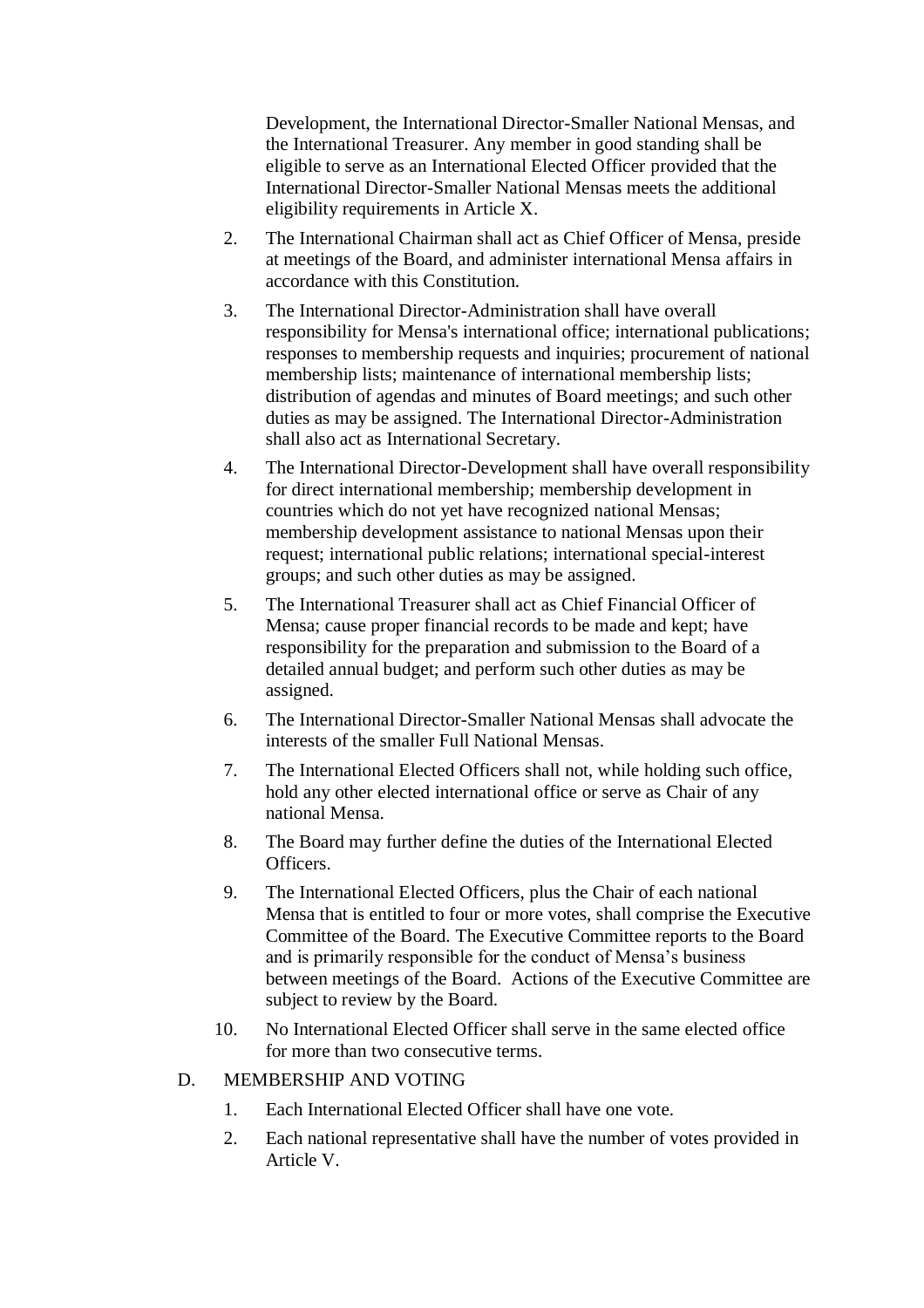- 3. The "full Board vote" shall mean the maximum number of votes which could be cast if all officers and national representatives were present and voting.
- 4. The "full Board membership" shall mean the maximum number of Board members if all officers and national representatives were present.
- 5. The quorum requirement for the Board is a majority of the full Board vote as defined in section D3 of this Article.
- 6. Once the quorum requirement for the Board is satisfied, a majority of those voting shall be required to pass any motion or approve any action unless otherwise specified in the Constitution.
- 7. National representatives who are unable to be present at a meeting of the Board or of a committee or sub-committee of the Board may appoint another member of the Board, other than an International Elected Officer, or a member of their respective national Mensa, as their proxy.
- 8. Each member of the Board must be a member in good standing. Failure to maintain such status shall constitute resignation from office.
- 9. In the event of the death, resignation, or removal of an International Elected Officer, the vacancy shall be filled by the Board.
- 10. All members of the Board shall be members of the British limited company Mensa International Limited.

# V. NATIONAL MENSA REPRESENTATION ON THE INTERNATIONAL BOARD OF DIRECTORS

- A. MEMBERSHIP REQUIRED FOR REPRESENTATION A Full National Mensa shall be entitled to representation on the Board when it has at least 250 members in good standing.
- B. NUMBER OF VOTES
	- 1. Each Full National Mensa that has 250 to 499 members and has fewer than 75 members per million of population shall have zero votes. Each Full National Mensa that has 250-499 members in good standing and at least 75 members in good standing per million of population shall have one vote. Each Full National Mensa that has 500-999 members shall have one vote. Each Full National Mensa that has 1,000 to 4,999 members shall have two votes. Each Full National Mensa that has 5,000 or more members shall have three votes plus one additional vote for each additional 5,000 members.
	- 2. Notwithstanding the provisions of the preceding paragraph, no national Mensa shall have more than 40 percent of the full Board membership, nor shall any national Mensa exercise more than 40 percent of the full Board vote. If the result of the calculation of the 40 percent limit includes a fraction, the national Mensa involved shall have the next higher whole number of national representatives or of votes if the fraction is one-half or more or the next lower whole number of national representatives or of votes if the fraction is less than one-half.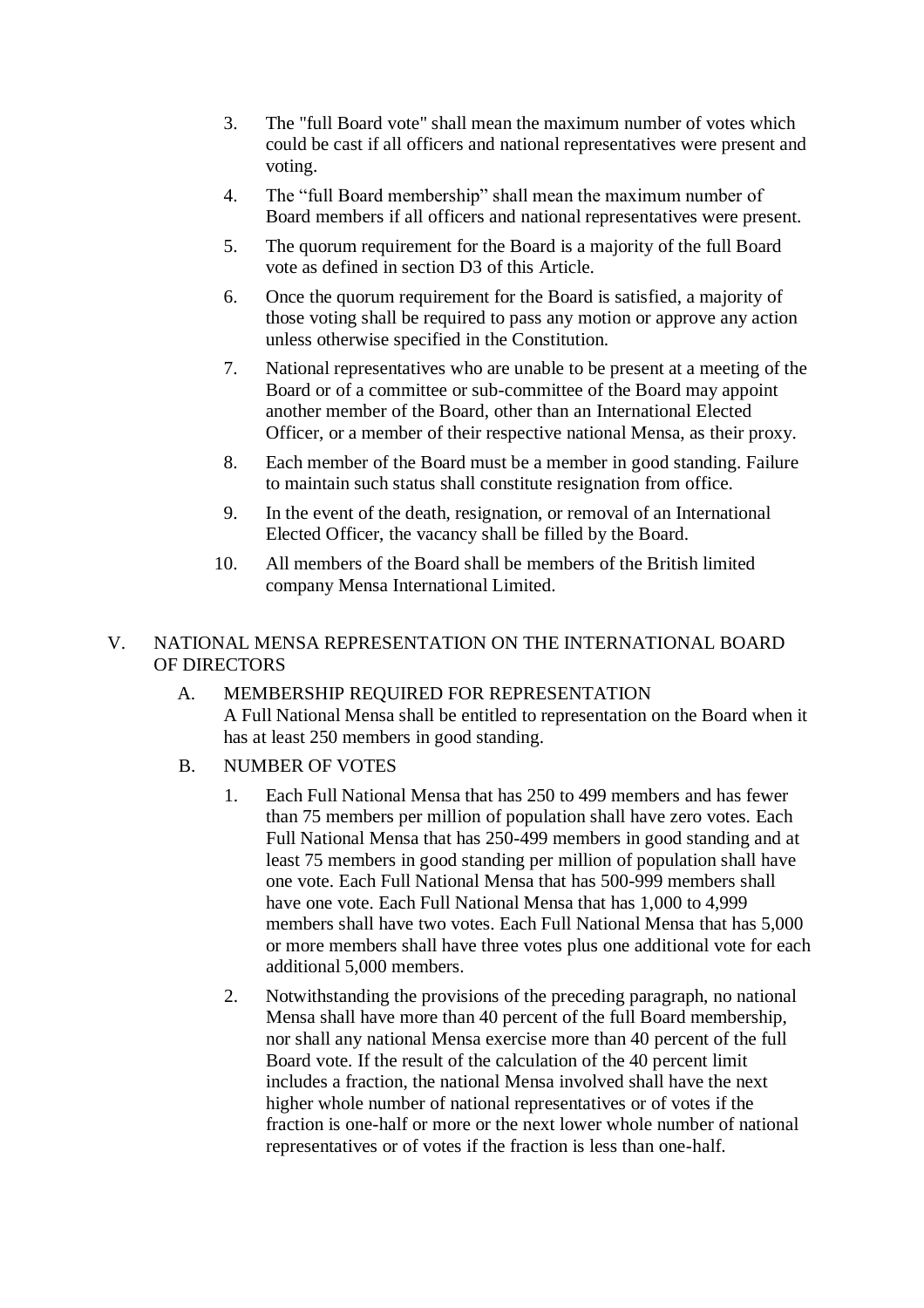- 3. The calculation of the number of votes to which a national Mensa is entitled shall be based upon its most recent payment to the international treasury of its assessed contribution to the international budget.
- C. DESIGNATION OF NATIONAL REPRESENTATIVES
	- 1. The Chair of each national Mensa that is entitled to representation on the Board shall also serve as a National Representative of that national Mensa.
	- 2. No National Representative may cast more than three votes. Therefore, each national Mensa entitled to cast more than three votes shall designate sufficient additional National Representatives to comply with the foregoing limitation.
	- 3. No paid staff member of a national Mensa may represent any national Mensa on the Board as a National Representative or as the proxy of a National Representative.

# D. FORFEITURE OF RIGHT TO VOTE

A national Mensa shall forfeit its right to vote whenever and for so long as it is more than four months in arrears in paying its assessed contribution to the international budget.

# VI. MENSA INTERNATIONAL LIMITED

The corporate affiliate of Mensa is the company registered in the United Kingdom known as Mensa International Limited, a not-for-profit organization. Mensa International Limited is subject to the associated laws and business provisions as published by Companies House, London, UK and the laws of England and Wales.

# VII. NON-VOTING POSITIONS

# A. OMBUDSMAN

- 1. There shall be an International Ombudsman to attempt to resolve disputes at the international level between Direct International Members; between Direct International Members and Mensa; between Direct International Members and a national Mensa; between national Mensas; between a Board member and Mensa; between a member of a national Mensa and a member of another national Mensa; between a member of a national Mensa and Mensa (including disputes in respect of international elections), where all other means of settlement have been exhausted; between a member of a national Mensa and a Direct International Member; between a member and a different national Mensa; and within national Mensas where no Ombudsman exists.
- 2. The International Ombudsman shall be appointed by a two-thirds majority of the full Board vote and shall serve for a term of three years, or until the appointment of a successor.
- 3. The International Ombudsman shall receive the complete cooperation of all members of Mensa. Failure to cooperate with the Ombudsman may result in sanctions from a national Mensa or from the Board.
- 4. The International Ombudsman's findings shall be published as specified by him or her.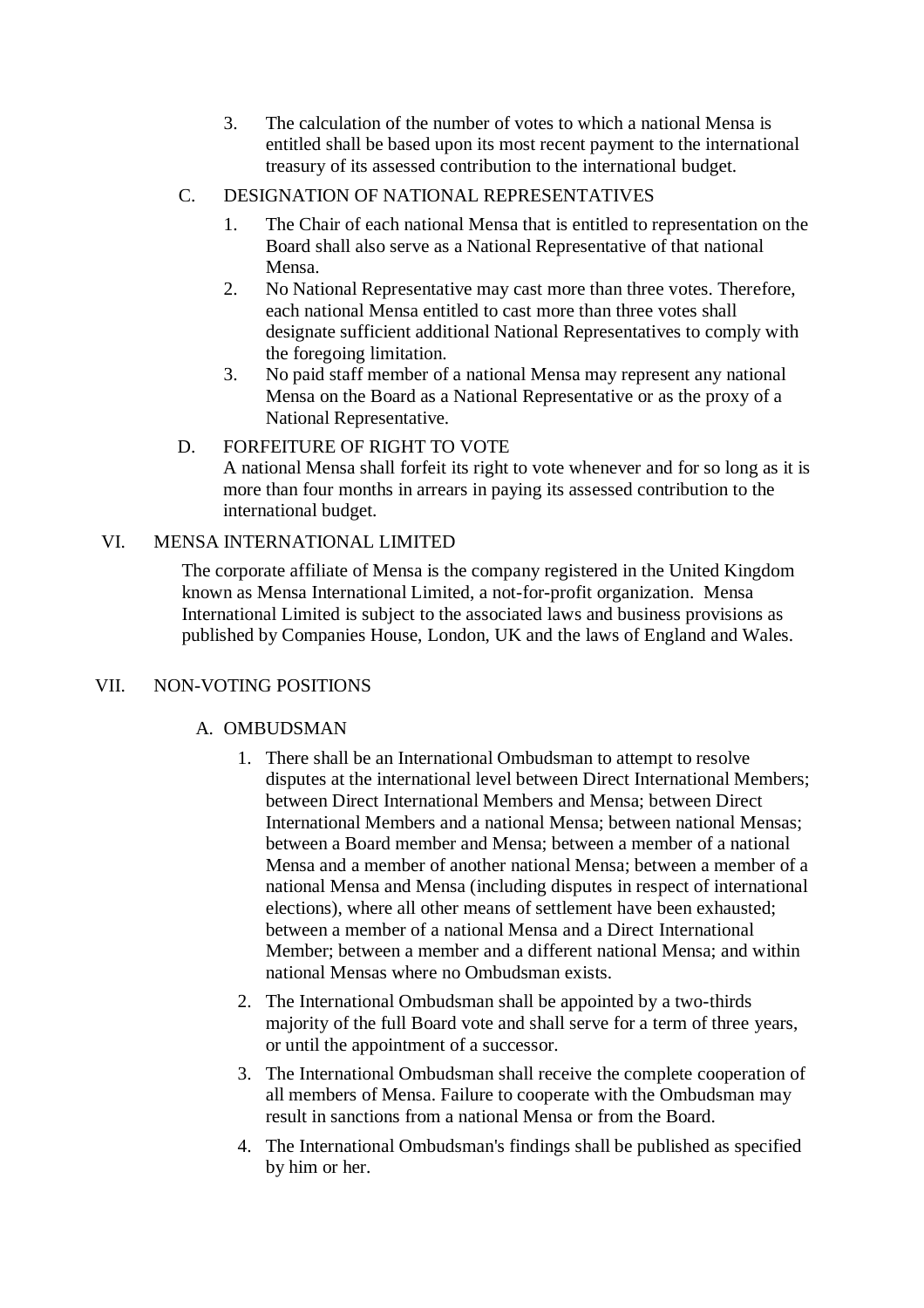### B. SUPERVISORY PSYCHOLOGIST

- 1. The Board shall appoint an International Supervisory Psychologist who shall be responsible for insuring that selection standards are maintained throughout Mensa and who shall act as consultant to international Mensa and the national Mensas with regard to testing.
- 2. The International Supervisory Psychologist shall serve for a term of three years, or until the appointment of a successor.

#### C. OTHER NON-VOTING APPOINTEES AND COMMITTEES

The Board may establish committees and individual non-voting positions. Both Board members and non-Board members may be appointed to these committees and positions.

### VIII. REMOVAL FROM INTERNATIONAL OFFICE

- A. OFFICERS AND INTERNATIONAL SUPERVISORY PSYCHOLOGIST
	- 1. International Elected Officers and the International Supervisory Psychologist may be removed from office by the Board for malfeasance, misfeasance, or nonfeasance in office.
	- 2. The resolution for removal must be specific and must be set out in the agenda. Before a vote is taken on such a resolution, the member concerned must be given an opportunity for his or her views to be presented to the Board.

#### B. INTERNATIONAL OMBUDSMAN

- 1. The International Ombudsman may be removed from office by the Board for malfeasance, misfeasance, or nonfeasance in office.
- 2. The procedure for removal shall be the same as for officers, except that concurrence of a two-thirds majority of the full Board vote shall be required.

#### C. NON-VOTING APPOINTEES AND COMMITTEES

Non-voting appointees, other than the International Ombudsman and the International Supervisory Psychologist, may be removed from office by the Board at any time.

#### IX. NATIONAL MENSAS

#### A. FUNCTIONS AND DUTIES OF THE NATIONAL MENSA COMMITTEES

- 1. The national Mensa Committees shall be responsible for the management and development of their respective national Mensas.
- 2. The national Mensa Committees shall, in their respective countries, promote the stated purposes of Mensa, recruit and test applicants for membership, supervise their local groups, maintain national offices and records, and be responsible for finance, publications, research, public relations, and all other national Mensa affairs.
- 3. Without prejudice to its rights and without affecting its duties to its members, a national Mensa Committee may, with the approval of the Board, assign some of its functions to the international administrative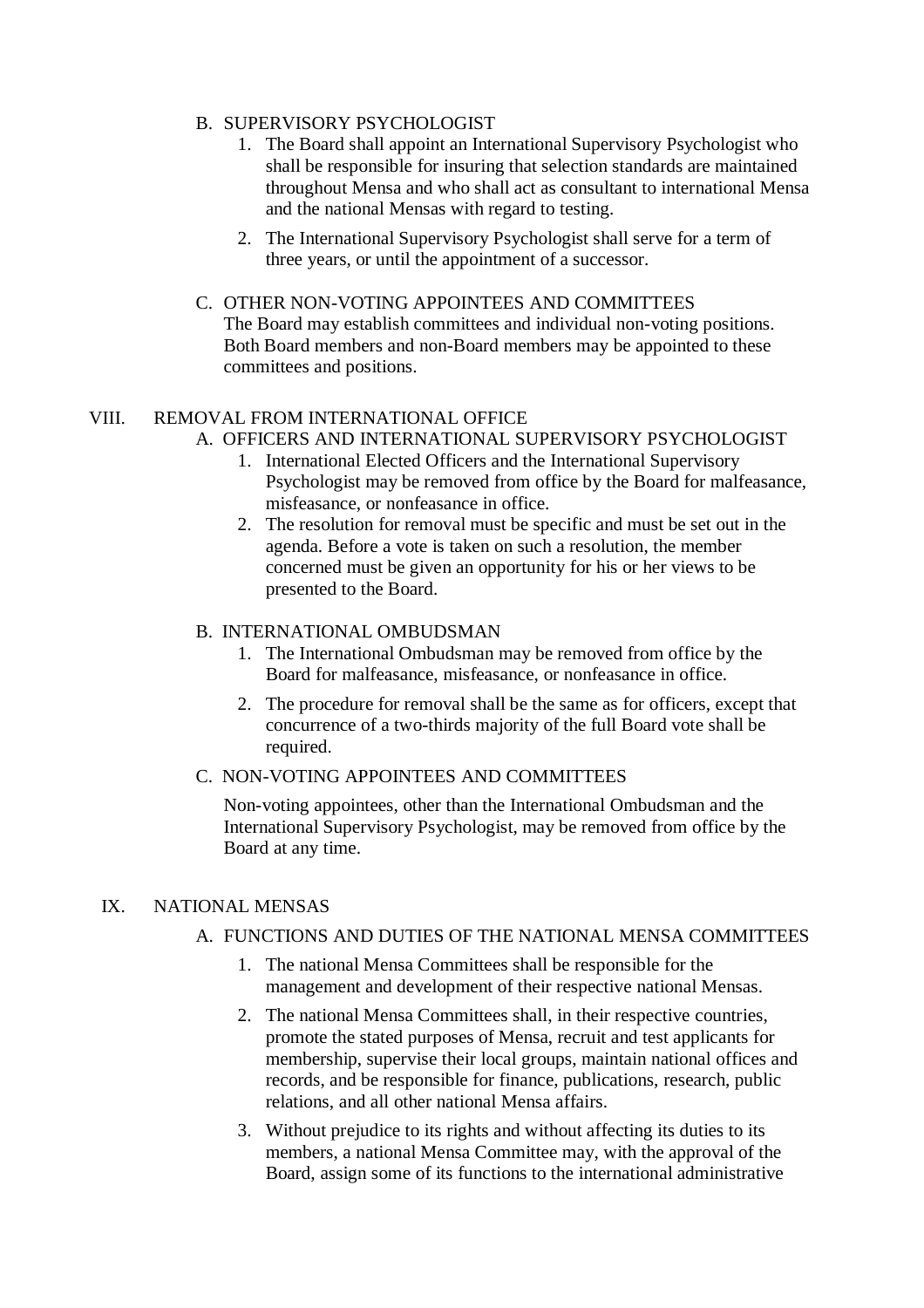office, or may join with one or more other national Mensas to form a group for mutual administrative or development assistance.

4. As used herein, the words "national Mensa Committee" shall mean the governing body of a national Mensa, regardless of what the governing body is called or how it is organized under a particular national Mensa's constitution.

### B. FULL NATIONAL MENSA RECOGNITION

The Board may recognize a national Mensa as a Full National Mensa in a country where the Direct International Members:

- 1. have achieved a degree of activity substantial enough to warrant such recognition;
- 2. have created and adopted a national constitution by which they shall operate;
- 3. have submitted the national constitution to the Board and had such national constitution approved as meeting the Board's requirements;
- 4. have agreed to submit any amendments to the national constitution to the Board for approval before making such amendments effective; and
- 5. have met any other requirements formally promulgated by the Board.

#### C. PROVISIONAL NATIONAL MENSA RECOGNITION

The Board may recognize a national Mensa on a provisional basis as a Provisional National Mensa if most, but not all, requirements for full recognition have been met.

### D. REVOCATION OF RECOGNITION

- 1. A national Mensa may be derecognized, or have its status changed, by the Board after a full and fair investigation, if, in the opinion of the Board, the national Mensa has engaged in acts inimical to Mensa, has failed in a major way to perform its duties under this Constitution, or has tolerated irregularities in the testing and admission of new members.
- 2. A derecognized national Mensa shall cease to have the right to use the word "Mensa" in its own designation and its activities and shall cease to have any rights under this Constitution.
- 3. Members of a derecognized national Mensa may, at the discretion of the Board, be offered direct international membership.
- 4. Upon request by the Board, or by a majority of the International Elected Officers, a national Mensa must submit documentation to the Board to show that it meets the requirements of a Full National Mensa or a Provisional National Mensa. Failure to meet the requirements, or failure to provide requested documentation, may lead to a change of the national Mensa's status.
- 5. No resolution to derecognize a Full National Mensa or a Provisional National Mensa, or to change the status of a Full National Mensa to that of a Provisional National Mensa, shall be effective unless it receives a two-thirds majority of the full Board vote.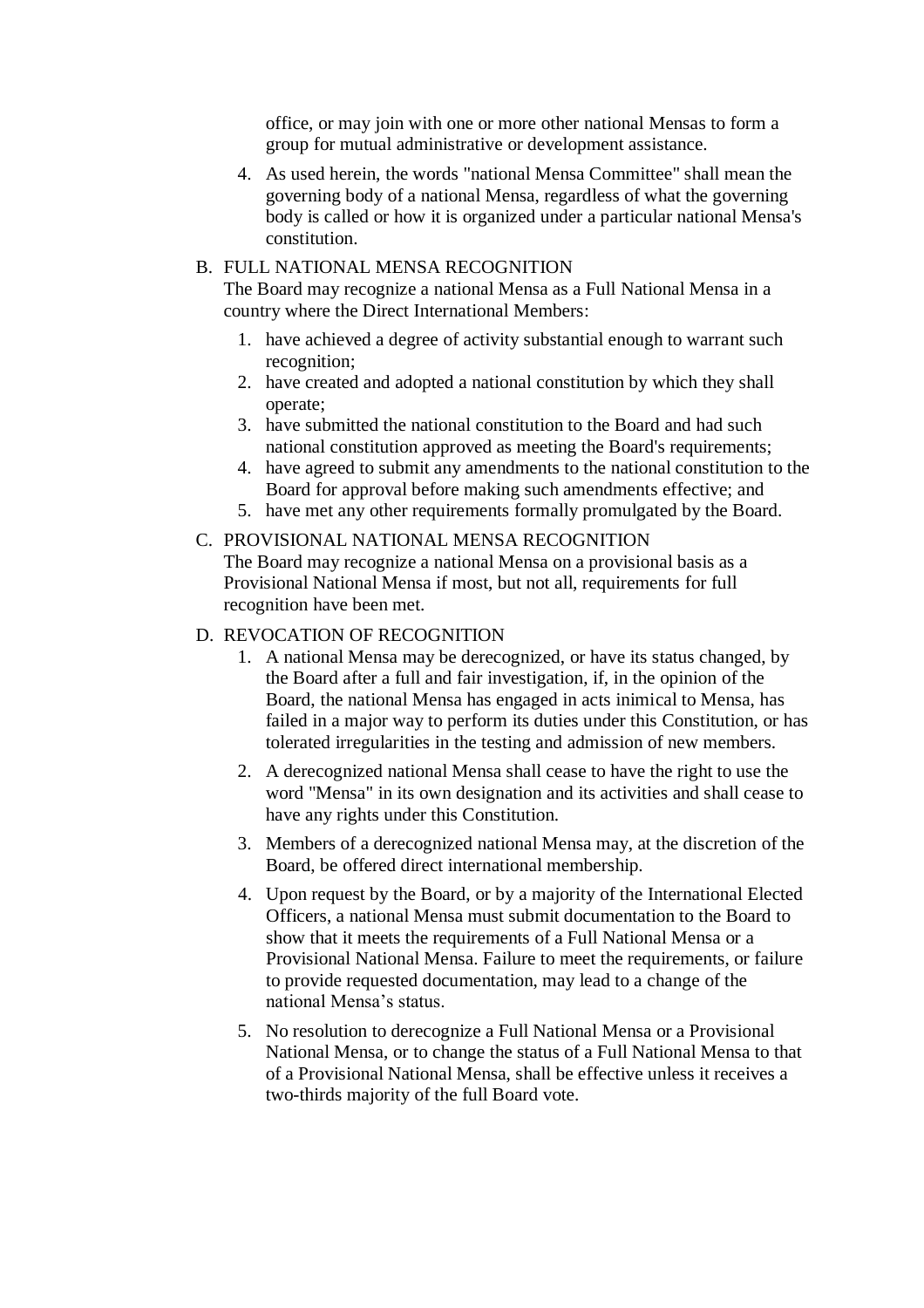### X. ELECTIONS

No person may run for more than one International Elected Officer position simultaneously.

### A. CHAIRMAN, INTERNATIONAL DIRECTORS OF ADMINISTRATION AND DEVELOPMENT, AND TREASURER

- 1. The term of office of the named International Elected Officers is three years, from July 1 following their election until June 30 three years later. They shall be elected by a majority of the votes received during the election period, which shall be April 15 at the latest through May 31 of every third year commencing 2021 (2021, 2024, 2027 . . .), provided that no more than 40 percent of the votes in favour of a candidate come from any one national Mensa or, in the case of Direct International Members any one country, at any stage of the counting.
- 2. No later than May 1 of each even-numbered year the Board shall appoint an Election Committee of at least seven members, none of whom shall be a member of the current Board or a candidate for office on the next Board, and shall designate the Committee's Chair. The Election Committee shall be responsible for the conduct of the election; prescribing the format for nominating petitions and the procedure for their submission; preparing ballots and written material in appropriate languages; and selecting professional auditors, accountants, or solicitors, or a similarly independent body, to receive, count, and certify results of the voting. With each ballot there shall be included, at a minimum, the necessary voting instruction; a brief campaign statement by each candidate; and the answers by each candidate to any question which may be propounded to all candidates, or to all candidates for a particular office, by the Board, the maximum length of each of which shall have been determined and published by the Committee.
- 3. The Board shall determine the election rules no later than the date the Election Committee is appointed.
- 4. The Committee shall cause to be published, no later than November 1 preceding the election, a notice to the members inviting nominations for the offices of International Chairman, International Director-Administration, International Director -Development, and International Treasurer and specifying that nominations must be received by the Committee no later than February 1, what format they shall follow, and where they must be sent.
- 5. Candidates shall be members in good standing and shall be nominated as follows:
	- a. Members may nominate a candidate or a slate of candidates for any or all offices by submitting the name or names of such candidates to the Election Committee together with nominating petitions signed by at least 100 members in good standing as of January 1 prior to the election;
	- b. National Mensa Committees may nominate a candidate or a slate of candidates for any or all offices by submitting the name or names of such candidates to the Election Committee.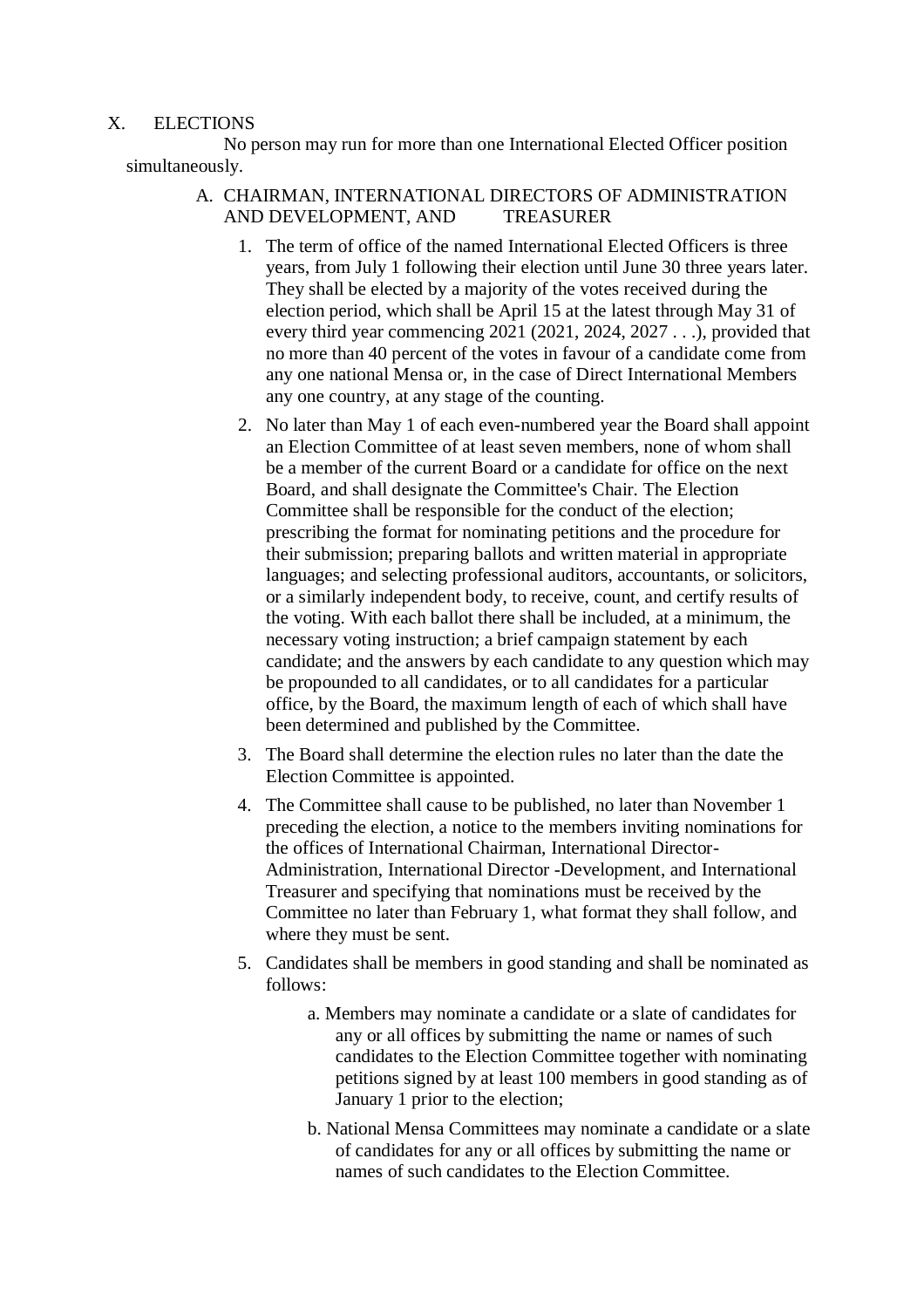In addition, each candidate must submit written evidence to the Election Committee to accept nominations for a specific position. The petitions and acceptances of nomination shall follow the format prescribed by the Election Committee.

- 6. Each national Mensa is obliged to publish the invitations to nominate and to send out the ballots in a timely manner. A national Mensa must submit a statement to the Election Committee as to whether a candidate is a member in good standing or not.
- 7. If there is only one valid nomination for an office, the Election Committee shall declare that candidate elected. The names of all valid nominees for contested offices shall be placed on the ballot, provided they are members in good standing at that time.
- 8. The ballot shall list the candidates for each office in order determined by lot by the Committee. The Committee shall designate on the ballot those candidates who are running jointly.
- 9. Each candidate or group of candidates on the ballot may designate a representative to observe the counting of the votes at each location where they may be counted.
- 10. The Election Committee shall notify the Board and all the candidates of the final tabulation of the votes no later than June 15.

#### B. INTERNATIONAL DIRECTOR-SMALLER NATIONAL MENSAS

- 1. The term of office of the named International Elected Officer is three years, from July 1 following his or her election until June 30 three years later. The officer shall be elected by a majority of the votes received during the election period, which shall be April 15 at the latest through May 31 of every third year commencing 2021 (2021, 2024, 2027 . . .),
- 2. All National Representatives of all national Mensas that are entitled to four or more votes as of February 1 in the year of election shall comprise the Election Committee Smaller National Mensas (SNM) for this position. Members of the Election Committee SNM for this position are not eligible to nominate candidates for International Director-Smaller National Mensas, nor to vote in the election.
- 3. All members of the Board, other than members of the Election Committee SNM and International Elected Officers, are eligible to nominate candidates. Nominations must be received no later than February 1. Only members of a Full National Mensa with three or fewer votes as of February 1 in the year of election are eligible for this position.
- 4. If there is only one valid nomination, the Election Committee SNM shall declare that candidate elected. If there is more than one valid nomination, the Election Committee SNM shall prepare a ballot containing the names of all candidates in random order no later than March 1. Each candidate may submit a biographical statement, a campaign statement, and answers to any questions asked of all candidates by the Board for inclusion on the ballot, the maximum length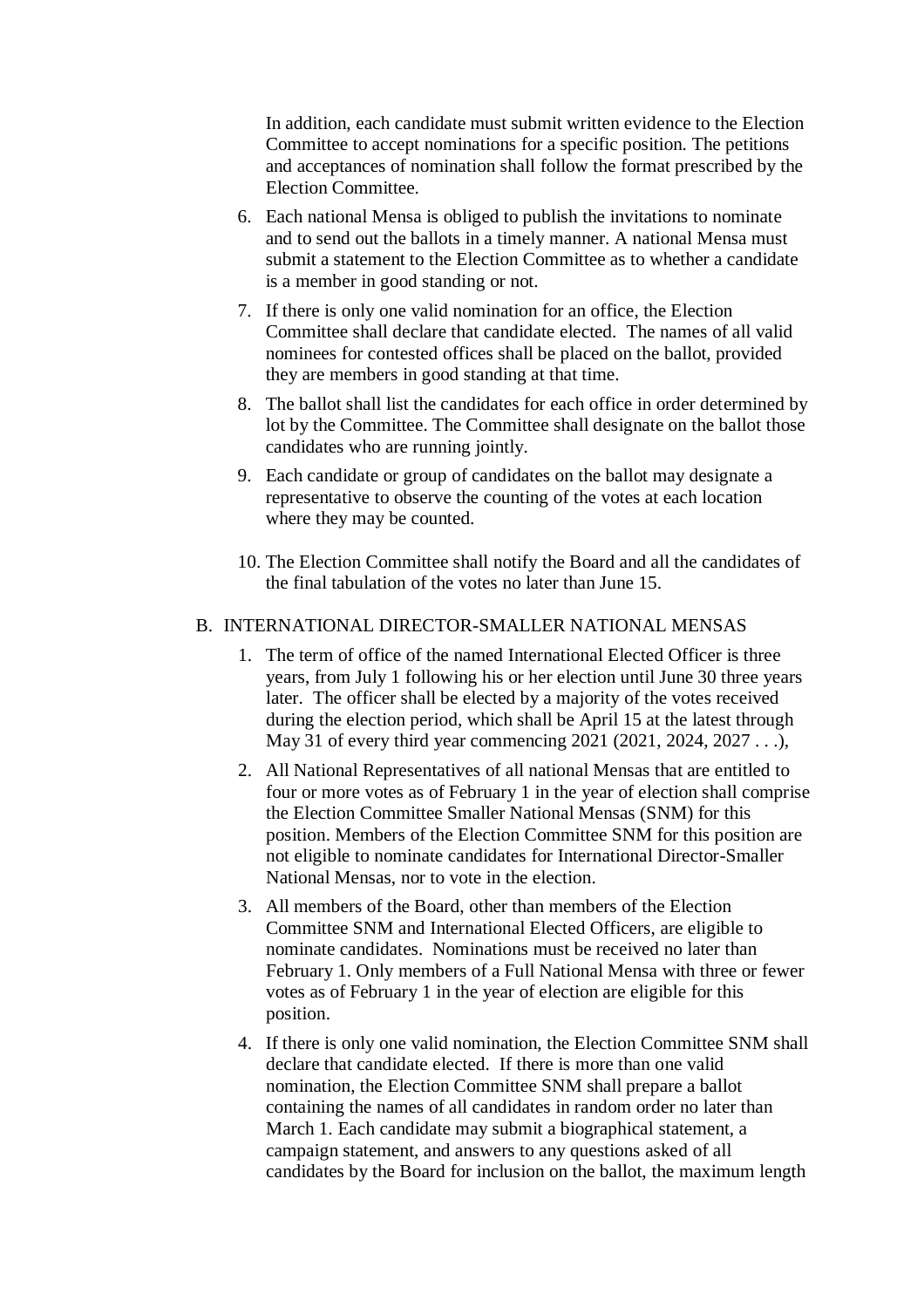of each of which shall have been determined and published by the Election Committee SNM.

- 5. All members of the Board, other than members of the Election Committee SNM and International Elected Officers, are eligible to vote.
- 6. Voting shall occur by May 31.

### XI. FINANCE

#### A. AUTHORITY TO LEVY ASSESSMENTS

The Board may finance all or any part of the operations of Mensa and Mensa International Limited by levies on the national Mensas, provided:

- 1. the assessments are no more frequent than annual;
- 2. the assessments are based upon a budget approved by the Board and substantially in balance as regards revenues and expenses;
- 3. the assessments, whether a per-member amount or a percentage of dues, are applied uniformly to all national Mensas.
- B. RESTRICTION ON INCREASING ASSESSMENT

Notwithstanding the provisions of Paragraph XI.A, the rate of assessment shall not be increased unless the motion for such increase receives the affirmative votes of national representatives of national Mensas whose combined memberships constitute at least 51 percent of the worldwide membership of Mensa.

#### C. LIMITATIONS ON LIABILITY

- 1. Mensa and Mensa International Limited shall be exclusively liable for their respective obligations. No national Mensa and no Direct International Member shall have any liability to Mensa and Mensa International Limited above the amount of any unpaid assessment or dues, except as modified by contract.
- 2. The obligations of the national Mensas are exclusively theirs and not those of Mensa or Mensa International Limited or any other national Mensa.

# D. LIMITATIONS ON PAYMENTS

Members of the Board, and of the national Mensa Committees, shall not be paid by Mensa except for reimbursement of reasonable expenses incurred on Mensa business.

### XII. MISCELLANEOUS

A. GOVERNING LAW

This Constitution shall be construed according to the laws of the State of New York, in the United States of America.

B. SEVERABILITY OF PROVISIONS

A determination that a provision of this Constitution is invalid or unenforceable under the laws of a specific country shall not affect the validity or enforceability of the remaining provisions, nor shall it affect the validity or enforceability of this Constitution in any other countries.